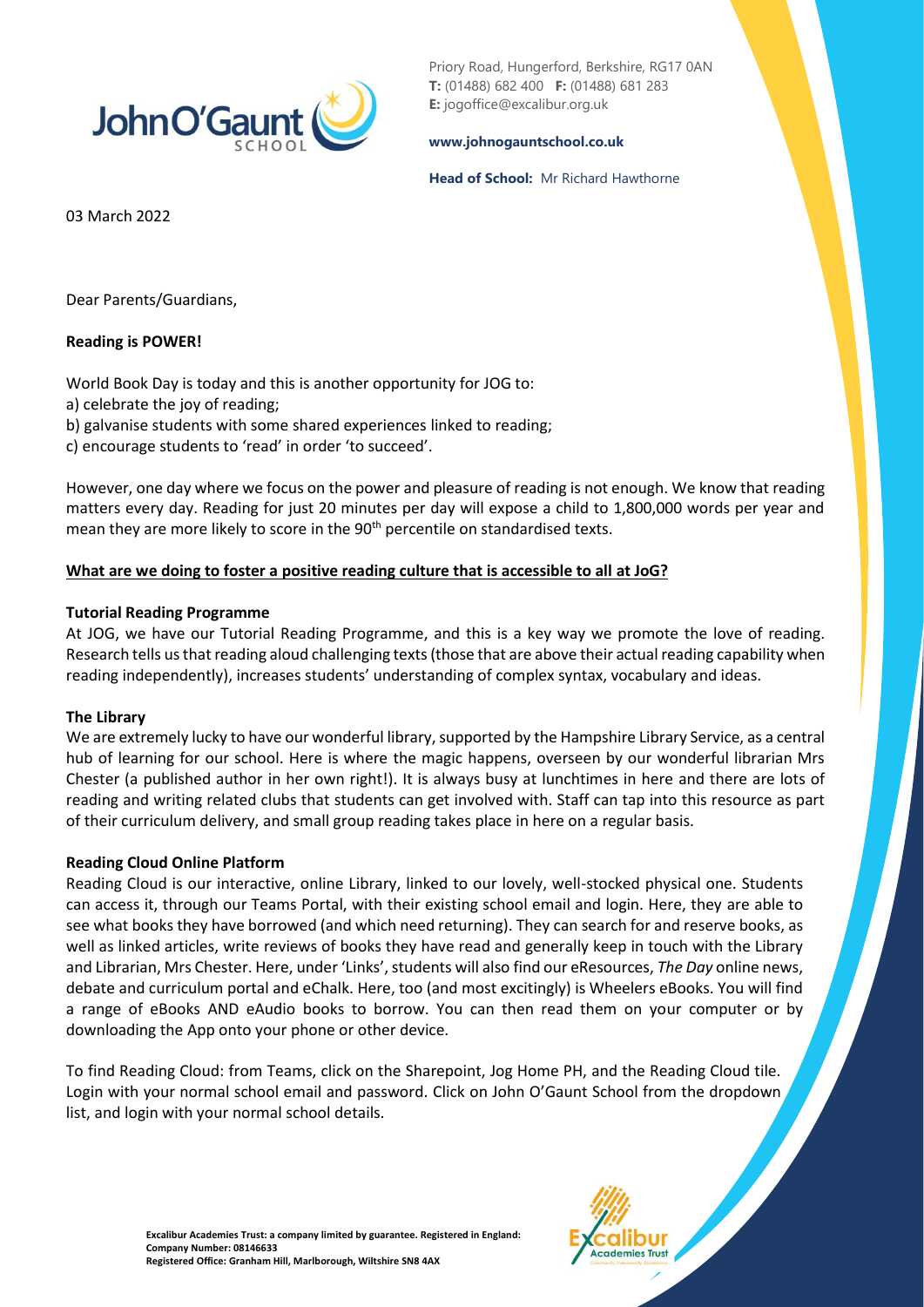## **JOG Book-Bites and 'Reading is Power' TEAMS channels:**

Every week a new book is flagged up via Tutors and via Classcharts and TEAMS. We call these our JOG Book-Bites. Lots of other recommendations, tips, snippets and interesting videos linked to books and reading are regularly posted on the 'Reading is Power' channel so students can head here to see what reading material might take their fancy.

### **The Day online newspaper**

This is a fantastic resource that provides high quality articles aimed at a Secondary audience. If they don't like fiction, this is a good source of reading material covering a vast array of topics. There is something for everyone here. It can be found on a tile on the 365 homepage.

## **World Book Day 2022 – Today!**

Linked to 'World Book Day 2022' specifically:

- Year Group assemblies have been delivered by Mrs Quigley on 'Reading to Succeed';
- There has been a tutorial focus on the power of a VERY short story linked to the reading skill of inference. Students have been asked to explore some 'Six Word Stories' and then write their own. There is currently a competition being run for the top 3 entries.
- Today, all lessons will start with a portion of short story so that we ALL read a 'Short Story in a Day'
- All students will have been given their WBD book token, allowing them to purchase one of the special WBD books or get £1 off the price of any book of their choice. Please encourage them to support our local bookshop in Hungerford when they purchase their book
- On the 'Reading is Power' channel in your child's TEAMS registration group, there are lots of links and resources, including this week's JOG Book-Bite and some competitions they can enter linked to WBD.
- There is plenty going on in the Library too Student JOG Book-Bites; Author and Illustrator Masterclasses on the big screen; Reading Cloud demonstrations; Thumbnail Planet Stories; origami bookwork bookmarks!

However, it is worth reiterating that World Book Day 2022 is just one day; we celebrate a positive culture of reading at JOG ALL year. It is central to our curriculum intent, and central to the success of our students.

# **How can you support your child with reading?**

- Apply the evidence around reading aloud challenging texts at home reading aloud to your child doesn't need to stop at Primary School. It would be fantastic if you could replicate what we are doing with our Tutorial Reading Programme and find some opportunities to read to your child. This will support our endeavours and show your child that you take reading seriously and that you are a reader too! This article by world-renowned educator Doug Lemov puts forward a compelling case in this article here: [http://teachlikeachampion.com/wp](http://teachlikeachampion.com/wp-content/uploads/Reading-Aloud.TES_.Lemov_.pdf)[content/uploads/Reading-Aloud.TES\\_.Lemov\\_.pdf](http://teachlikeachampion.com/wp-content/uploads/Reading-Aloud.TES_.Lemov_.pdf)
- Engineer shared reading experiences. Encourage your older children to read aloud to your younger children or to read to a grandparent. Encourage them to record a story to send to a relative who might appreciate this contact or have a shared 'book experience' with your child where you both read the same book and talk about what is happening in it. Sharing the reading experience can be doubly enjoyable!
- There is some evidence to suggest that just putting the subtitles on TV programmes can support your child to strengthen their reading skill, and therefore support their reading will, without them even really being aware of this. It also fosters vocabulary acquisition.
- Join your local library.
- Have a look at the JOG Approach to Active Reading and our use of VIPERS there is a video explaining this on the website, on our 'Literacy and Communication' tab under Curriculum: <http://www.johnogauntschool.co.uk/241/literacy-and-communication>